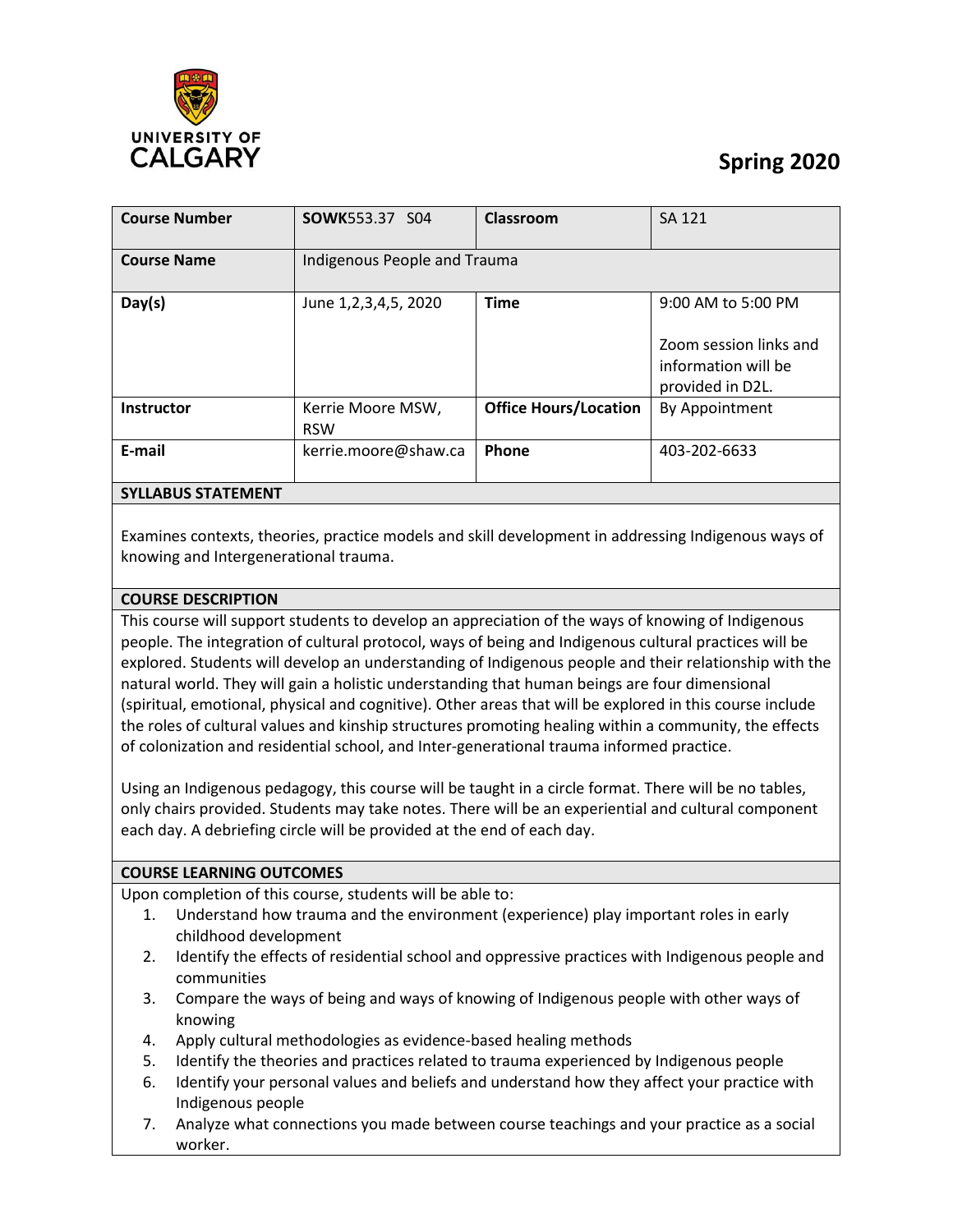The learning objectives are linked to the BSW Program Learning Outcomes through:

- 4.1.a.Promoting support and diversity by addressing structural sources of inequity
	- 5.2 Employing critical thinking and reflection in practice
- 8.1 Engaging in organizational and societal systems' change through practice

9.2.a.Engage with individuals, families, groups and community through professional practice

## **LEARNING RESOURCES**

# **REQUIRED TEXTBOOKS AND/OR READINGS**

Please note two reports will be the required reading for this course. These reports will be referred to during the course discussions. They can be accessed online and found on the course D2L website.

Truth and Reconciliation Commission of Canada (2015). *Truth and Reconciliation Commission of Canada: Calls to Action*. Winnipeg, MB. Retrieved from: [http://trc.ca/assets/pdf/Calls\\_to\\_Action\\_English2.pdf](http://trc.ca/assets/pdf/Calls_to_Action_English2.pdf)

Aboriginal Healing Foundation. (2004). *Historic Trauma and Aboriginal Healing.* Ottawa, ON. Retrieved from: <http://www.ahf.ca/downloads/historic-trauma.pdf>

# **LEARNING TECHNOLOGIES AND REQUIREMENTS**

- This class will be held on Zoom, thus you are required to install Zoom to your device before the class.
- A D2L site is set up for this course which contains required readings and other relevant class resources and materials.
- A laptop, desktop or mobile device with Internet access is required for D2L access and Zoom

## **RELATIONSHIP TO OTHER COURSES**

This course will build on existing social work diversity courses and extend learning by considering the Indigenous practice frameworks.

## **CLASS SCHEDULE**

The following schedule provides a general overview of the course schedule, topics and readings. More detailed information and direction will be given during the course. Course topics may also be adapted to meet the emerging needs and interests of students.

| Date/Time            | <b>Course Topics</b>                                                                                                                                              | <b>Readings/Assignments Due</b>               |
|----------------------|-------------------------------------------------------------------------------------------------------------------------------------------------------------------|-----------------------------------------------|
| Monday               | Spirituality                                                                                                                                                      | Read Historical Background in Historic Trauma |
| June 1, 2020         | Course Orientation,<br><b>Assignment Overview</b><br>& Establish Groups                                                                                           | and Aboriginal Healing                        |
| $9:00$ am- $5:00$ pm | Circle and Smudge<br>$\bullet$<br>Indigenous Ways of<br>$\bullet$<br>Knowing<br>(Epistemology and<br>Ontology)<br><b>Residential School &amp;</b><br>Colonization |                                               |
|                      | <b>Traditional Debriefing</b>                                                                                                                                     |                                               |
|                      | Circle                                                                                                                                                            |                                               |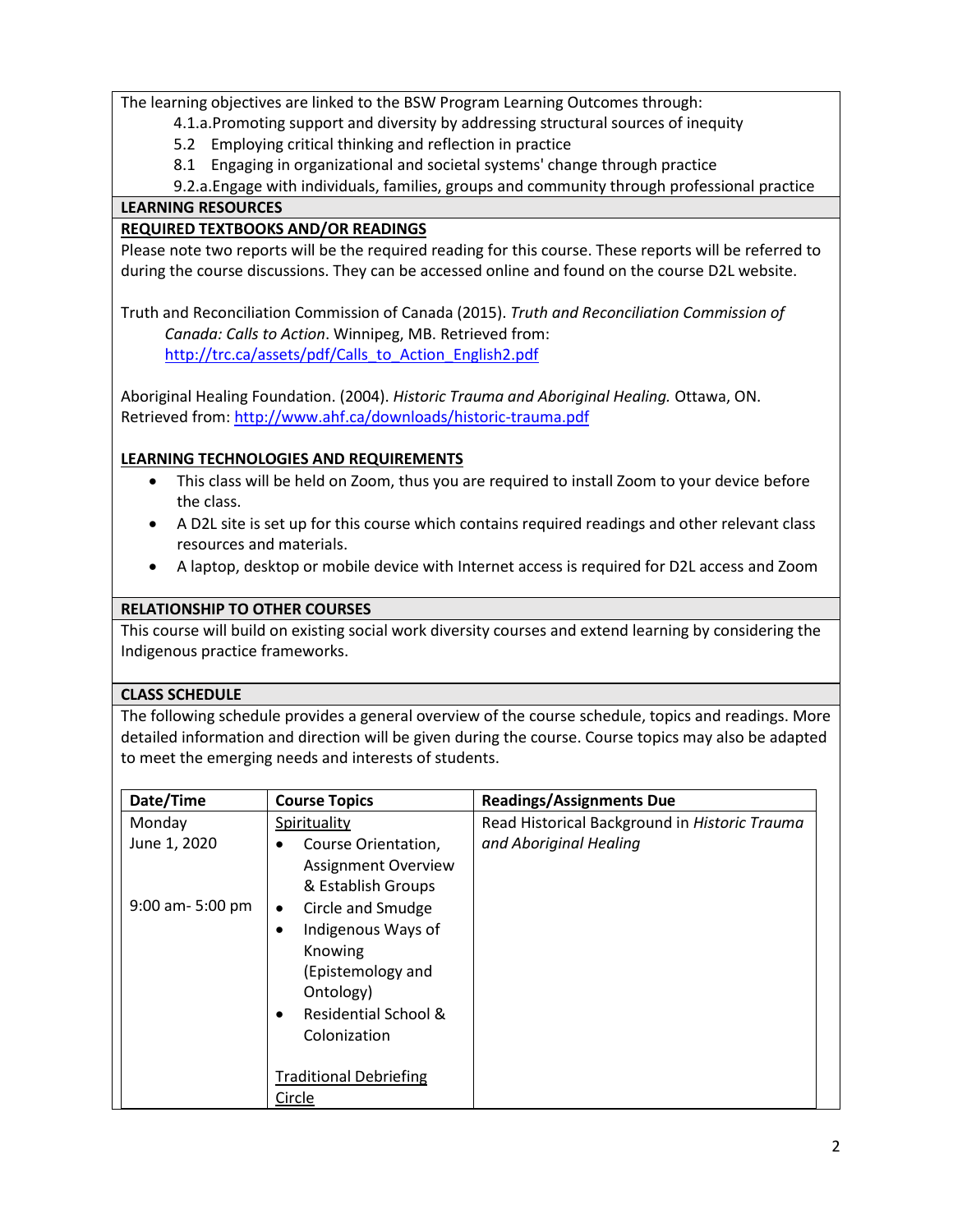| Tuesday                                       | Emotional                                                                                                                                                                                                                                                     | Watch:                                                                                                                                      |
|-----------------------------------------------|---------------------------------------------------------------------------------------------------------------------------------------------------------------------------------------------------------------------------------------------------------------|---------------------------------------------------------------------------------------------------------------------------------------------|
| June 2, 2020<br>9:00 am-5:00 pm               | Circle and Smudge<br>$\bullet$<br>Continue with Effects<br>$\bullet$<br>of Residential School<br><b>Truth and Reconciliation</b><br>The Core Brain Story<br>The Survival Brain<br>Inter-generational Trauma                                                   | https://www.albertafamilywellness.org/what-<br>we-know/the-brain-story<br>The Core Story of Brain Development<br>Judy Cameron, October 2012 |
|                                               | <b>Traditional Debriefing</b><br>Circle                                                                                                                                                                                                                       |                                                                                                                                             |
| Wednesday<br>June 3, 2020<br>9:00 am- 5:00 pm | Physical<br>Circle and Smudge<br>Continue with IGT<br>$\bullet$<br><b>Traditional Healing</b><br>$\bullet$<br>Practices<br><b>Building a Bridge</b><br>$\bullet$<br><b>Between Two Worlds</b><br>Creating a Holistic<br>$\bullet$<br><b>Model of Practice</b> | Read Truth and Reconciliation: Calls to Action                                                                                              |
|                                               | <b>Traditional Debriefing</b><br>Circle                                                                                                                                                                                                                       |                                                                                                                                             |
| Thursday<br>June 4, 2020<br>9:00 am-5:00 pm   | Cognitive<br>Circle and Smudge<br>Creating an Inter-<br>$\bullet$<br>generational Informed<br>Practice<br>Self Care<br>$\bullet$                                                                                                                              | Read A New Model: Historic Trauma<br>Transmission (HTT) in Historic Trauma and<br><b>Aboriginal Healing</b>                                 |
|                                               | <b>Traditional Debriefing</b><br>Circle                                                                                                                                                                                                                       |                                                                                                                                             |
| Friday<br>June 5, 2020                        | Holistic                                                                                                                                                                                                                                                      | Group Project Due                                                                                                                           |
| 9:00 am- 4:00 pm                              | <b>Group Presentations</b><br>Debriefing Circle                                                                                                                                                                                                               |                                                                                                                                             |

# **ADDITIONAL CLASSROOM CONDUCT AND RELATED INFORMATION USE OF INTERNET AND ELECTRONIC COMMUNICATION DEVICES IN CLASS**

Guidelines for Zoom Sessions in Online Classes

Students are expected to participate actively in all Zoom sessions. If you are unable to attend a Zoom session, please contact your instructor to arrange an alternative activity for the missed session (e.g., to review a recorded session). Please be prepared, as best as you are able, to join class in a quiet space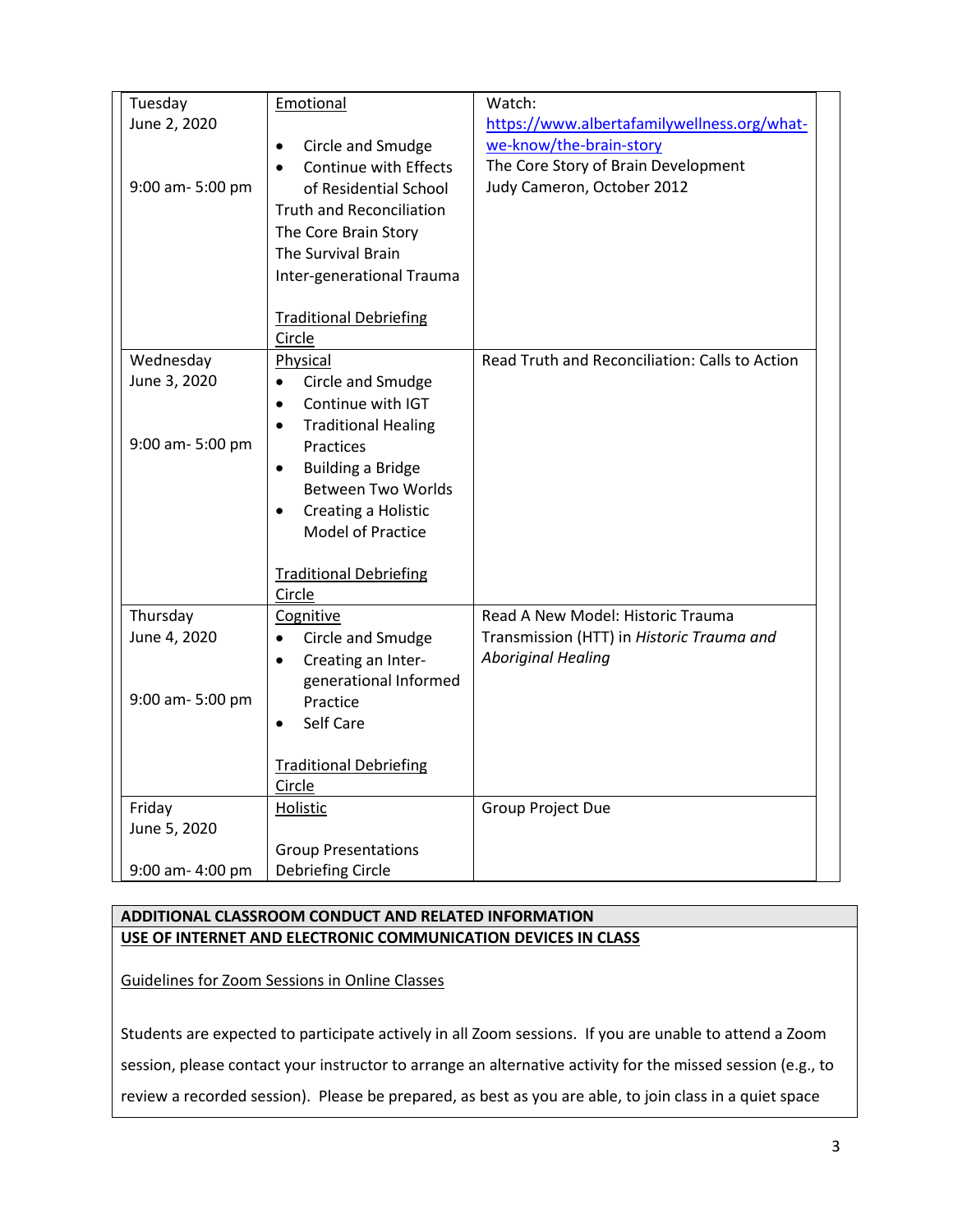that will allow you to be fully present and engaged in Zoom sessions. Students will be advised by their instructor when they are expected, if they are able, to turn on their webcam (for group work,

presentations, etc.). All students are expected to behave in a professional manner during the session.

The use of laptop and mobile devices is acceptable when used in a manner appropriate to the course and classroom activities. Students are to refrain from accessing websites that may be distracting for other learners (e.g., personal emails, Facebook, YouTube) during class time. **ASSESSMENT COMPONENTS**

|                                                     | ASSESSIVIEN I COIVIPONEN I S                                                                                                                                                                                                                                                                                                                                                                                                                                                                                                                                                                                                                                                                                                                                                                               |                       |            |                                              |
|-----------------------------------------------------|------------------------------------------------------------------------------------------------------------------------------------------------------------------------------------------------------------------------------------------------------------------------------------------------------------------------------------------------------------------------------------------------------------------------------------------------------------------------------------------------------------------------------------------------------------------------------------------------------------------------------------------------------------------------------------------------------------------------------------------------------------------------------------------------------------|-----------------------|------------|----------------------------------------------|
| Assessment<br>Method                                | Assessment Description& Criteria                                                                                                                                                                                                                                                                                                                                                                                                                                                                                                                                                                                                                                                                                                                                                                           | Due<br>Date           | Weigh<br>t | Aligned<br>Course<br>Learning<br>Outcom<br>e |
| Assignment<br>1:<br>Participatio<br>n               | To contribute to the development of a rich and engaging<br>learning environment, you will be expected to actively<br>participate in class discussion and participatory activities.<br>During class discussions and activities, your contributions<br>should encourage diversity, information sharing and<br>knowledge building. You will be expected to attend all five<br>days of block week as a complete understanding of this<br>course work is not possible without 100% attendance.<br>Your participation will be evaluated based on the criteria<br>posted to D2L.                                                                                                                                                                                                                                  | Ongoing               | 10%        | 1,2,3,5,6                                    |
| Assignment<br>3: Film<br>Report                     | Please watch the movie Babakiueria on YouTube<br>(https://www.youtube.com/results?search_query=babaki<br>euaria). Once you watch it, please post on a D2L discussion<br>board and comment on 1) what stood out to you in the<br>movie; 2) the parallels between the experiences of<br>Indigenous peoples in Australia and Canada and 3) add<br>questions that came up for you during the movie                                                                                                                                                                                                                                                                                                                                                                                                             | June 3rd              | 15%        | 1, 2, 7                                      |
| Assignment<br>2:<br>Personal<br>Reflection<br>Paper | You are required to submit a personal reflection paper<br>that shares the personal challenges, learning and shift in<br>values and beliefs you experienced each day. Your<br>reflection should integrate the course teachings and your<br>experiences over 5 days. Your reflection should conclude<br>with a connection between the course and your own<br>personal and future social work practice. The following<br>questions should be addressed:<br>What personal challenges did you experience during<br>this course?<br>What new learning or key insights will you take away<br>$\bullet$<br>from this course?<br>What impact has your learning in this course had on<br>٠<br>your beliefs, values and attitudes as a social worker?<br>Did you experience any shifts in your values and<br>beliefs? | June<br>14th,<br>2020 | 25%        | 1,6,7                                        |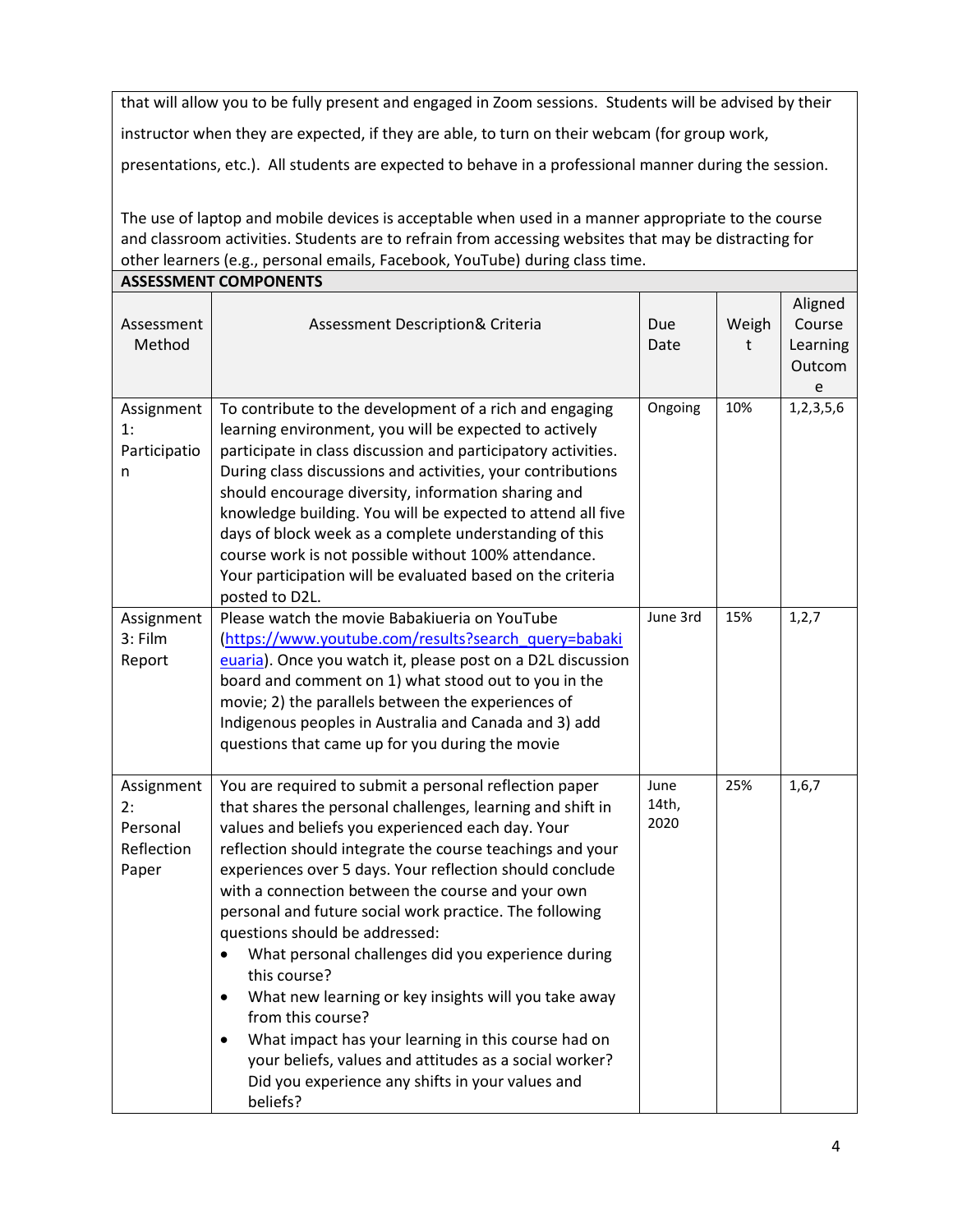|            | What connections did you make between the course                                                                    |     |         |     |
|------------|---------------------------------------------------------------------------------------------------------------------|-----|---------|-----|
|            | teachings and your practice (future practice) as a social                                                           |     |         |     |
|            | worker?                                                                                                             |     |         |     |
|            | Your paper should be a minimum of 3 pages double                                                                    |     |         |     |
|            | spaced, Times New Roman, 12 pt font and should adhere                                                               |     |         |     |
|            | to correct APA formatting. The paper should be emailed                                                              |     |         |     |
|            | to the course instructor by the due date of January 18,                                                             |     |         |     |
|            | 2020 at 4 pm (MST). No hard copies please, unless prior<br>arrangement is made. Your personal reflection paper will |     |         |     |
|            | be evaluated based on the criteria posted to D2L.                                                                   |     |         |     |
| Assignment | Your group is expected to plan and present a 20-minute                                                              | 50% | June 5, | 4,7 |
| 3: Group   | engaging and interactive presentation to the colleagues in                                                          |     | 2020    |     |
| Project    | your class. Before your presentation, you will be expected                                                          |     |         |     |
|            | to hand in to the instructor any materials that are                                                                 |     |         |     |
|            | handouts. You will be required to give the instructor a                                                             |     |         |     |
|            | brief information sheet with the following information:                                                             |     |         |     |
|            | 1. The name of your presentation.                                                                                   |     |         |     |
|            | The names of each participant in your group and<br>2.                                                               |     |         |     |
|            | student ID numbers.                                                                                                 |     |         |     |
|            | 3. References in APA format. This may include narratives                                                            |     |         |     |
|            | from Elders and knowledge keepers.                                                                                  |     |         |     |
|            | 4. A list and access to a copy of your power point or                                                               |     |         |     |
|            | videos.                                                                                                             |     |         |     |
|            | Your presentation should include the following criteria:                                                            |     |         |     |
|            | An exploration and examination of one of the<br>٠                                                                   |     |         |     |
|            | following topics. This group project should integrate                                                               |     |         |     |
|            | course work and content as well as other scholarly and                                                              |     |         |     |
|            | traditional/cultural literature or personal narratives                                                              |     |         |     |
|            | and experiences.                                                                                                    |     |         |     |
|            | An explanation of how your topic informs social work<br>٠                                                           |     |         |     |
|            | practice with Indigenous and non-Indigenous                                                                         |     |         |     |
|            | populations, including examples.                                                                                    |     |         |     |
|            | A participatory learning activity that requires your                                                                |     |         |     |
|            | colleagues to engage with one another and to make                                                                   |     |         |     |
|            | deeper meaning of the topic you are presenting.                                                                     |     |         |     |
|            | Your group project may be presented through power                                                                   |     |         |     |
|            | point, handouts, multi-media, etc. or a combination of                                                              |     |         |     |
|            | multi-media methods. The topic of your presentation may                                                             |     |         |     |
|            | be related to any of the following:                                                                                 |     |         |     |
|            | The effects of trauma on Indigenous people<br>٠                                                                     |     |         |     |
|            | Healing through an Indigenous methodology and/or<br>$\bullet$                                                       |     |         |     |
|            | therapy                                                                                                             |     |         |     |
|            | Creating a holistic environment within social work<br>٠                                                             |     |         |     |
|            | practice                                                                                                            |     |         |     |
|            | What are the points of Truth and Reconciliation that<br>٠                                                           |     |         |     |
|            | relate to social work practice?                                                                                     |     |         |     |
|            | Bridging two worlds, between traditional and<br>٠                                                                   |     |         |     |
|            | contemporary social work practice                                                                                   |     |         |     |
|            | Using spiritual and/or emotional therapies for healing                                                              |     |         |     |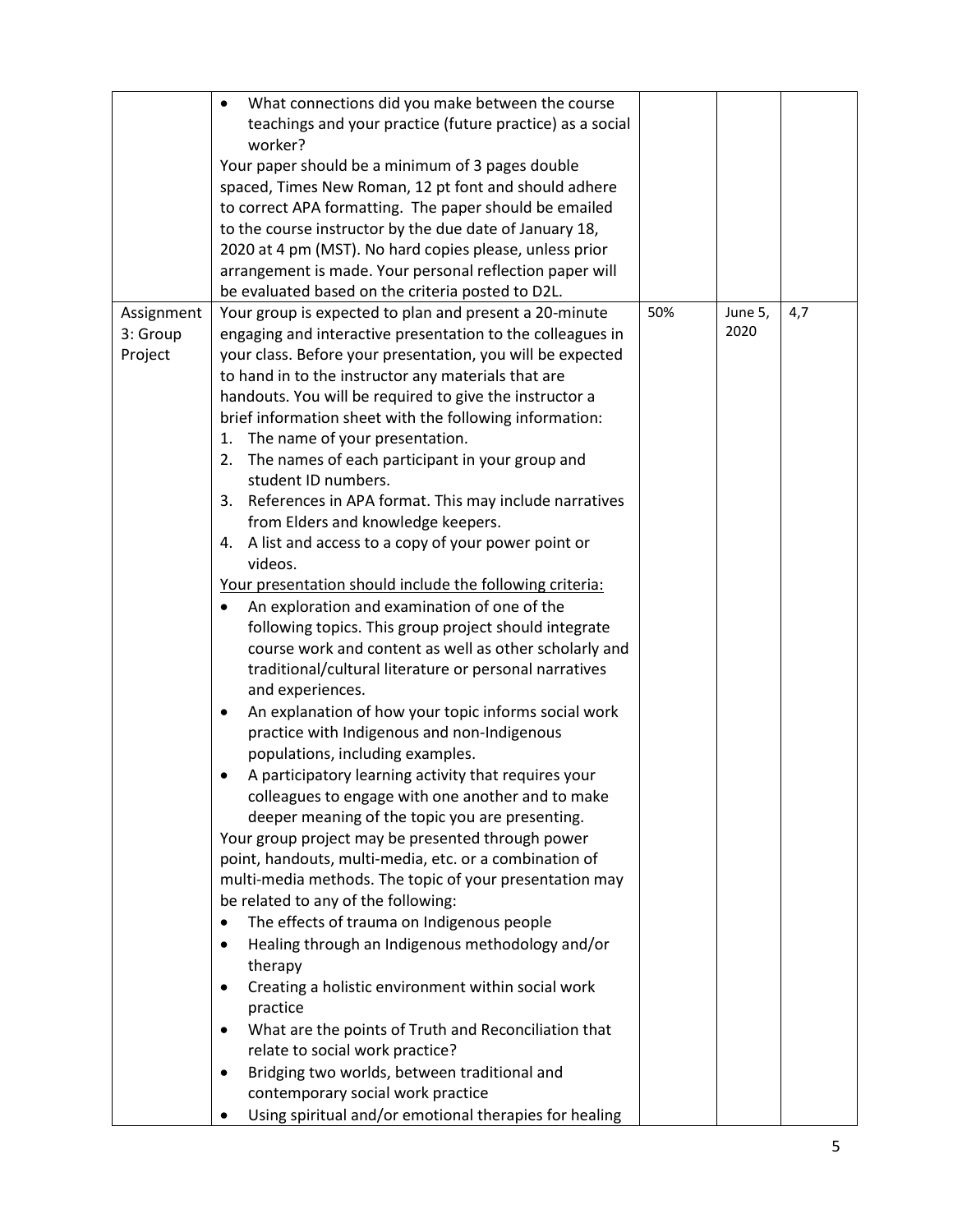| Healing the spiritual, emotional, physical and cognitive<br>dimensions |  |
|------------------------------------------------------------------------|--|
| Working with Indigenous families with                                  |  |
| Intergenerational trauma                                               |  |
| How do we create Inter-generational Trauma-                            |  |
| Informed practice?                                                     |  |
| Indigenous ways of knowing                                             |  |
| What are the effects of trauma on the brain and body                   |  |
| connection?                                                            |  |
| Facilitating a Traditional Healing Circle in social work<br>practice   |  |
| Self care for social workers working with trauma in the<br>workplace   |  |
| Indigenizing Social Work Practice to eliminate trauma                  |  |
| Your groups project will be evaluated based on the criteria            |  |
| posted to D2L.                                                         |  |
| <b>ADDITIONAL ASSESSMENT AND EVALUATION INFORMATION</b>                |  |

# **ATTENDANCE AND PARTICIPATION EXPECTATIONS**

Students are expected to attend class regularly and to be fully present and engaged in class activities and discussions. These are part of the participation grade, as outlined in the assessment components section above. If you have to miss any portion of a class, please talk to the instructor about options that are available to you to make up for missing class.

## **GUIDELINES FOR SUBMITTING ASSIGNMENTS**

Please submit all assignments electronically by e-mailing them to the instructor and the TA. Assignments may be submitted in Word or PDF format. Assignments should have a file name as follows: Full name and assignment title (e.g., Jane Smith Reflection Paper). Assignments are due before midnight on their due date. Please note that it is the student's responsibility to keep a copy of each submitted assignment and to ensure that the proper version is submitted.

## **EXPECTATIONS FOR ASSIGNMENTS**

Rubrics for each assignment are posted on D2L. Please refer to those rubrics for detailed expectations for assignment.

#### **LATE ASSIGNMENTS**

Late assignments will be accepted only in exceptional circumstances and at the discretion of the instructor.

#### **ACADEMIC MISCONDUCT**

It is expected that all work submitted in assignments is the student's own work, written expressly by the student for this particular course. Students are reminded that academic misconduct, including plagiarism, has serious consequences, as set out in the University Calendar: <http://www.ucalgary.ca/pubs/calendar/current/k.html>

#### **GRADING**

A student's final grade for the course is the sum of the separate assignments. It is not necessary to pass each assignment separately in order to pass the course. The University of Calgary **Undergraduate Grading System** and Faculty of Social Work Percentage Conversion will be used.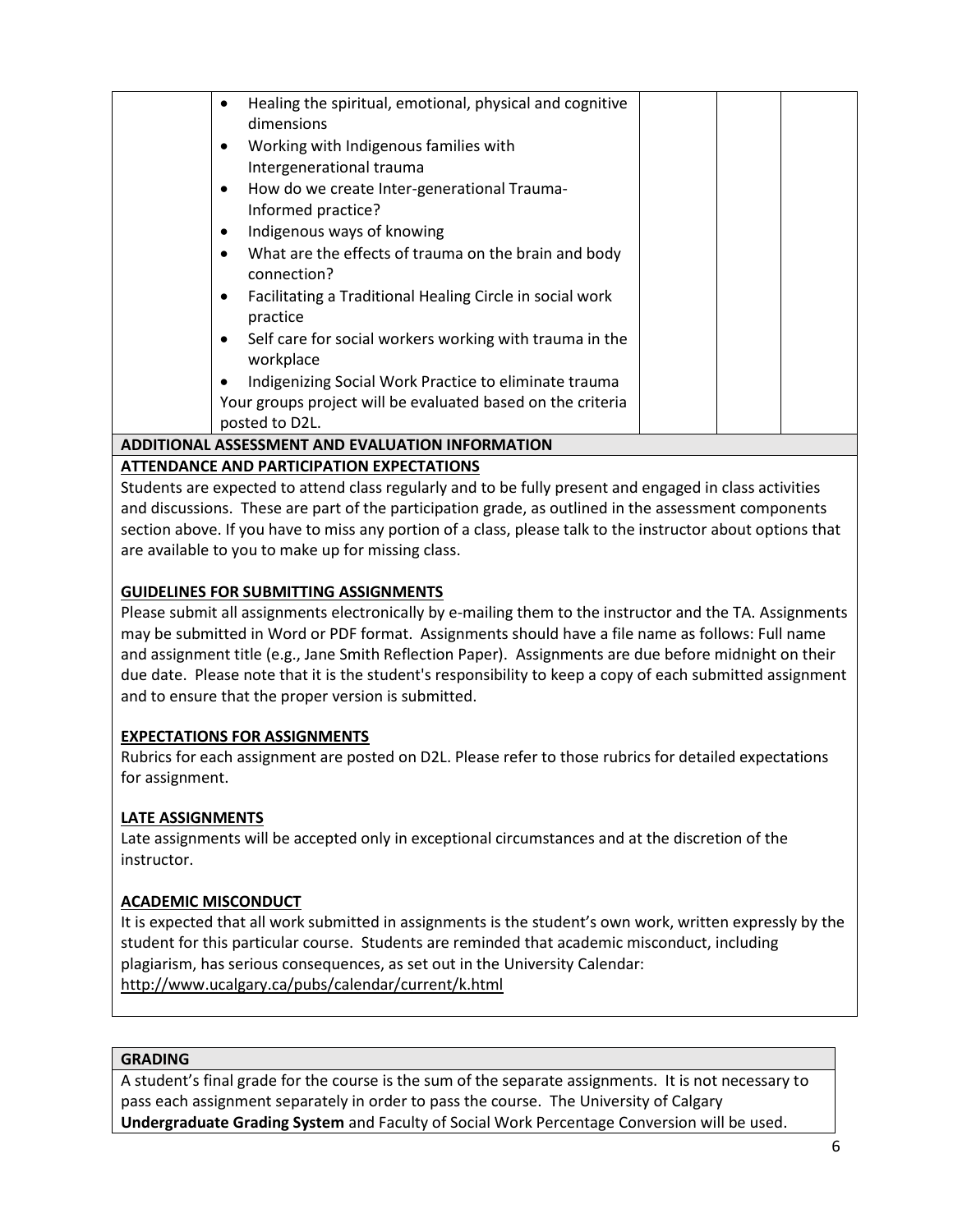| Grade     | <b>Grade</b> | <b>Description</b>                                                                              | <b>Percentage</b> |
|-----------|--------------|-------------------------------------------------------------------------------------------------|-------------------|
|           | <b>Point</b> |                                                                                                 | Range             |
| $A+$      | 4.0          | Outstanding                                                                                     | $95 - 100$        |
| A         | 4.0          | Excellent – superior performance, showing<br>comprehensive understanding of subject matter      | $95 - 100$        |
| $A -$     | 3.7          |                                                                                                 | $90 - 94$         |
| B+        | 3.3          |                                                                                                 | $85 - 89$         |
| B         | 3.0          | Good - clearly above average performance with<br>knowledge of subject matter generally complete | $80 - 84$         |
| <b>B-</b> | 2.7          |                                                                                                 | $75 - 79$         |
| $C+$      | 2.3          |                                                                                                 | $70 - 74$         |
| C         | 2.0          | Satisfactory – basic understanding of subject matter                                            | $65 - 69$         |
| $C-$      | 1.7          |                                                                                                 | $60 - 64$         |
| D+        | 1.3          |                                                                                                 | $55 - 59$         |
| D         | 1.0          | Minimal Pass - marginal performance                                                             | $50 - 54$         |
| F         | 0.0          | Fail - unsatisfactory performance or failure to meet<br>course requirements                     | Below 50          |

## **COURSE EVALUATION**

Student feedback will be sought at the end of the course through the standard University and Faculty of Social Work course evaluation forms. Students are welcome to discuss the process and content of the course at any time with the instructor.

## **UNIVERSITY OF CALGARY POLICIES AND SUPPORTS**

#### **PROFESSIONAL CONDUCT**

As members of the University community, students and staff are expected to demonstrate conduct that is consistent with the University of Calgary

Calenda[rhttp://www.ucalgary.ca/pubs/calendar/current/k-2.html](http://www.ucalgary.ca/pubs/calendar/current/k-2.html)

Students and staff are also expected to demonstrate professional behaviour in class that promotes and maintains a positive and productive learning environment. Consistent with the aims of the Social Work Program and the University of Calgary, all students and staff are expected to respect, appreciate, and encourage expression of diverse world views and perspectives; to offer their fellow community members unconditional respect and constructive feedback; and to contribute to building learning communities that promote individual and collective professional and personal growth. While critical thought and debate is valued in response to concepts and opinions shared in class, feedback must always be focused on the ideas or opinions shared and not on the person who has stated them. Students and staff are expected to model behaviour in class that is consistent with our professional values and ethics, as outlined in the Canadian Association for Social Workers, Code of Ethics (2005) and the Alberta College of Social Work Standards of Practice (2019). Both can be found online at: <https://acsw.ab.ca/site/practice-resources?nav=sidebar>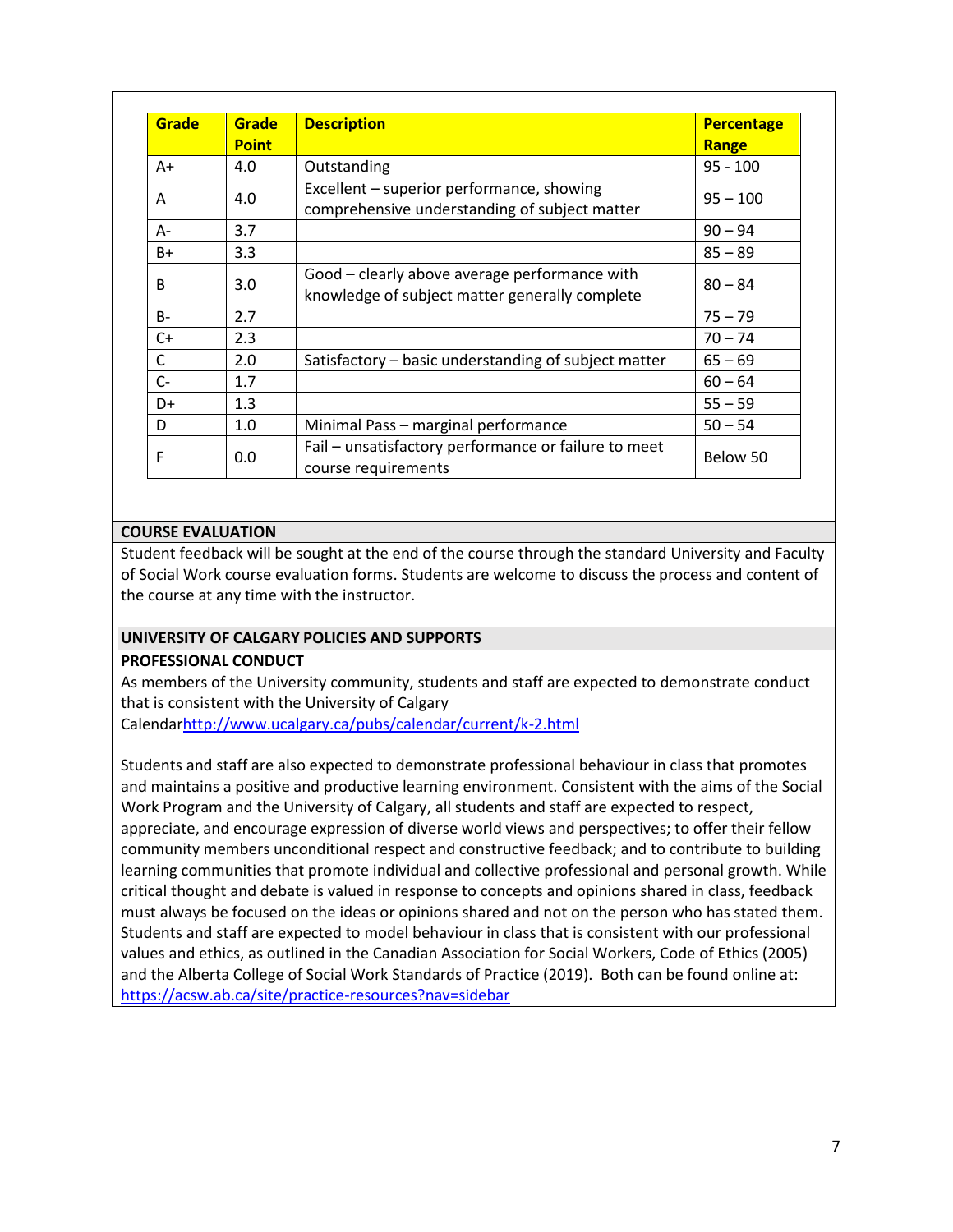#### **UNIVERSITY OF CALGARY POLICIES AND SUPPORTS**

## **ACADEMIC ACCOMMODATION**

It is the student's responsibility to request academic accommodations according to the University policies and procedures. Students seeking an accommodation based on disability or medical concerns should contact Student Accessibility Services (SAS). SAS will process the request and issue letters of accommodation to instructors. For additional information on support services and accommodations for students with disabilities, visit [www.ucalgary.ca/access/.](http://www.ucalgary.ca/access/) Students who require an accommodation in relation to their coursework based on a protected ground other than disability should communicate this need in writing to their Instructor. The full policy on Student Accommodations is available at [http://www.ucalgary.ca/policies/files/policies/student](http://www.ucalgary.ca/policies/files/policies/student-accommodation-policy.pdf)[accommodation-policy.pdf.](http://www.ucalgary.ca/policies/files/policies/student-accommodation-policy.pdf)

# **RESEARCH ETHICS**

"If a student is interested in undertaking an assignment that will involve collecting information from members of the public, they should speak with the course instructor and consult the CFREB Ethics Website [\(http://www.ucalgary.ca/research/researchers/ethics-compliance/cfreb\)](http://www.ucalgary.ca/research/researchers/ethics-compliance/cfreb) before beginning the assignment.

## **ACADEMIC MISCONDUCT**

For information on academic misconduct and its consequences, please see the University of Calgary Calendar a[t http://www.ucalgary.ca/pubs/calendar/current/k.html](http://www.ucalgary.ca/pubs/calendar/current/k.html)

## **INSTRUCTOR INTELLECTUAL PROPERTY**

Course materials created by professor(s) (including presentations and posted notes, labs, case studies, assignments and exams) remain the intellectual property of the professor(s). These materials may NOT be reproduced, redistributed or copied without the explicit consent of the professor. The posting of course materials to third party websites such as note-sharing sites without permission is prohibited. Sharing of extracts of these course materials with other students enrolled in the course at the same time may be allowed under fair dealing.

## **COPYRIGHT LEGISLATION**

All students are required to read the University of Calgary policy on Acceptable Use of Material Protected by Copyright [\(www.ucalgary.ca/policies/files/policies/acceptable-use-of-material](http://www.ucalgary.ca/policies/files/policies/acceptable-use-of-material-protected-by-copyright.pdf)[protected-by-copyright.pdf\)](http://www.ucalgary.ca/policies/files/policies/acceptable-use-of-material-protected-by-copyright.pdf) and requirements of the copyright act [\(https://laws](https://laws-lois.justice.gc.ca/eng/acts/C-42/index.html)[lois.justice.gc.ca/eng/acts/C-42/index.html\)](https://laws-lois.justice.gc.ca/eng/acts/C-42/index.html) to ensure they are aware of the consequences of unauthorised sharing of course materials (including instructor notes, electronic versions of textbooks etc.). Students who use material protected by copyright in violation of this policy may be disciplined under the Non-Academic Misconduct Policy.

## **FREEDOM OF INFORMATION AND PROTECTION OF PRIVACY**

Student information will be collected in accordance with typical (or usual) classroom practice. Students' assignments will be accessible only by the authorized course faculty. Private information related to the individual student is treated with the utmost regard by the faculty at the University of Calgary.

## **SEXUAL VIOLENCE POLICY**

The University recognizes that all members of the University Community should be able to learn, work, teach and live in an environment where they are free from harassment, discrimination, and violence. The University of Calgary's sexual violence policy guides us in how we respond to incidents